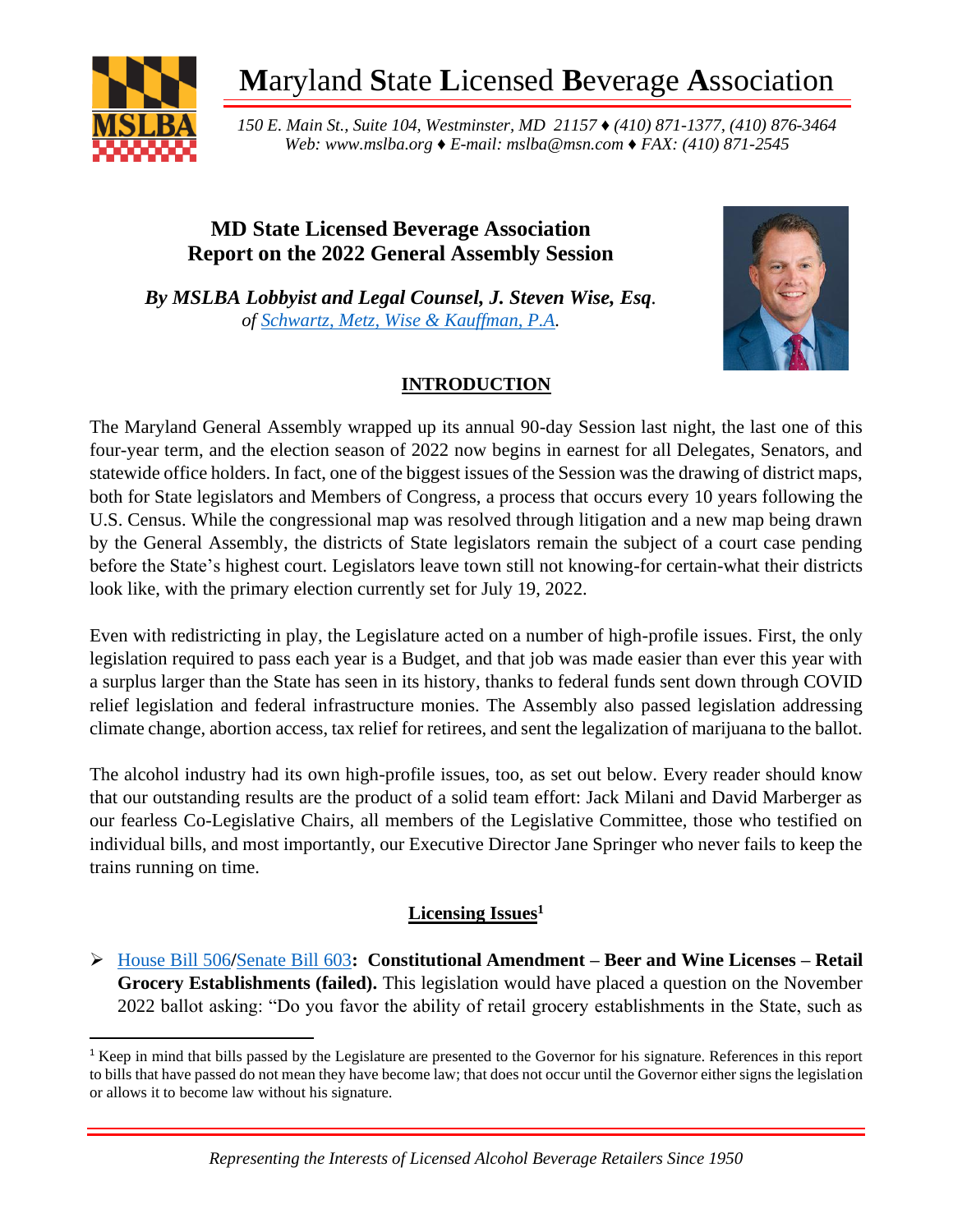grocery stores and supermarkets, to sell beer and wine to individuals who are at least 21 years of age?" If voters approved, the Maryland Constitution would be amended to allow "retail grocery establishments" to obtain beer and wine licenses. The General Assembly would then have to adopt a regulatory framework to implement the law and "prioritize the issuance of beer and wine licenses for retail grocery establishments that are located in geographic areas that have demonstrated lack of affordable healthy food options." This is similar to legislation that was defeated in 2021 that would have allowed supermarkets to obtain licenses in "food deserts." The House Bill was withdrawn, while the Senate bill was soundly defeated by the Senate Education, Health, and Environmental Affairs Committee (EHEA) by a vote of 11-0.

MSLBA strongly opposed these bills, and we were joined in opposition by the public health community, specifically Kathy Hoke from the Maryland Public Health Association and Raimee Eck from the Legal Resource Center for Public Health Policy, who argued that putting beer and wine in supermarkets in food deserts creates one public health problem to solve another. We also were joined by Nick Manis of the Maryland Beer Wholesalers Association and member Dan Hoose from Bob Hall Distributors. MSLBA retailers who testified are listed below, all of whom provided excellent input on the effect this legislation would have on their businesses. Describing the hearings in the House and Senate do not do justice to the impact of their testimony, however. You should take the time to click on the following links to view the hearings:

- Senate Hearing (go to the 2:17:50 mark): [https://mgaleg.maryland.gov/mgawebsite/Committees/Media/false?cmte=ehe&clip=EHE\\_3\\_4\\_](https://mgaleg.maryland.gov/mgawebsite/Committees/Media/false?cmte=ehe&clip=EHE_3_4_2022_meeting_1&ys=2022rs) [2022\\_meeting\\_1&ys=2022rs](https://mgaleg.maryland.gov/mgawebsite/Committees/Media/false?cmte=ehe&clip=EHE_3_4_2022_meeting_1&ys=2022rs)
- House Hearing (go to the 3:08:00 mark): [https://mgaleg.maryland.gov/mgawebsite/Committees/Media/false?cmte=ecm&clip=ECM\\_2\\_2](https://mgaleg.maryland.gov/mgawebsite/Committees/Media/false?cmte=ecm&clip=ECM_2_21_2022_meeting_1&ys=2022rs) [1\\_2022\\_meeting\\_1&ys=2022rs](https://mgaleg.maryland.gov/mgawebsite/Committees/Media/false?cmte=ecm&clip=ECM_2_21_2022_meeting_1&ys=2022rs)

Jack Milani – Baltimore County Jeryl Cole –Baltimore City Tom Yates – Howard County Kim Lawson – Anne Arundel County David Marberger – Queen Anne's County Jimmy Spiropoulos – Prince George's County Blaise Miller – Prince George's County Ashok Kavi-Charles County Dave Dent – St. Mary's County

➢ [House Bill 858](https://mgaleg.maryland.gov/mgawebsite/Legislation/Details/hb0858)**: Alcoholic Beverages – Class A Licenses – Retail Grocery Establishments (failed).** House Bill 858 also would have allowed "retail grocery establishments" to obtain beer and wine licenses, though it was even broader than the constitutional amendment legislation above, in that it included convenience store chains like Royal Farms as well. To be eligible, stores would have to offer certain food types and be 3,200 square feet or more. The bill would allow the chains to hold multiple licenses and relieve them from residency and other requirements imposed on other licensees.

Both the House and Senate Committees considered this legislation in tandem with House Bill 506/Senate Bill 603 (above) given the similar subject matter, so the hearing on this bill can be viewed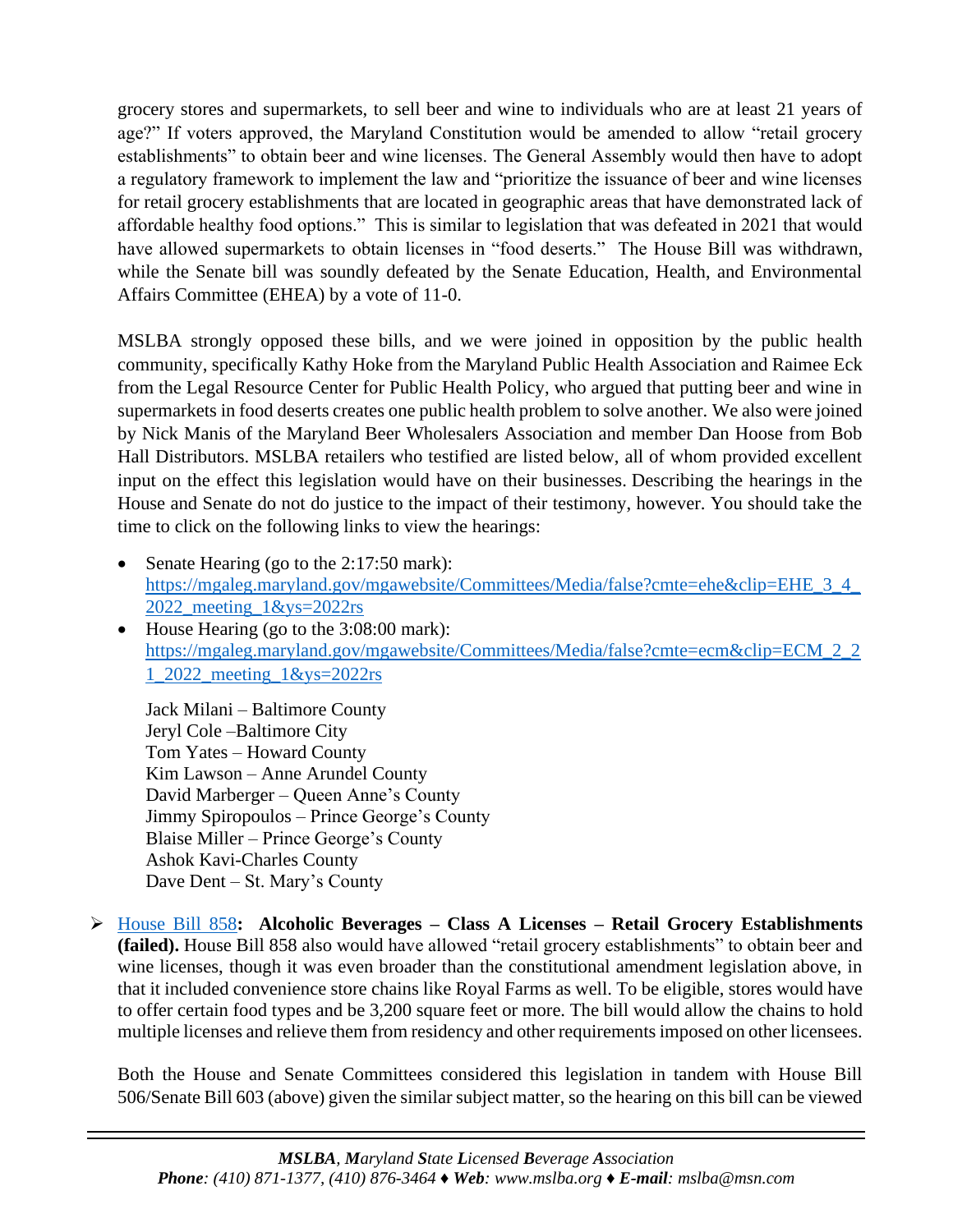using the same links above. The bill was defeated by the House Economic Matters Committee (ECM) by a vote of 19 against and 1 in favor.

➢ [Senate Bill 618](https://mgaleg.maryland.gov/mgawebsite/Legislation/Details/sb0618)**: Baltimore City – Alcoholic Beverages – Sales in Grocery Stores and Supermarkets – Referendum (failed).** Senate Bill 618 would have submitted to Baltimore City voters the question of whether beer and wine should be made available in chain stores and supermarkets. This legislation had an added legislative hurdle in that it was a local bill, which must first pass muster with the local delegation—in this case the Baltimore City Senate Delegation before the Senate standing committee would consider it.

Thanks to the great testimony of MSLBA members Mike Fishman and Jeryl Cole before the Baltimore City Senate Delegation, this legislation did not garner the 4 votes needed to move out of the Delegation.

- ➢ [House Bill 356](https://mgaleg.maryland.gov/mgawebsite/Legislation/Details/hb0356)**: Prince George's County – Alcoholic Beverages – Licenses for Supermarkets (failed).** This legislation would allow up to 3 supermarket licenses per Senate district to be issued for supermarkets located in food deserts, as certified by the Prince George's County Council. While this legislation was voted out of the Prince George's House Delegation by an overwhelming margin, the House Economic Matters Committee defeated the legislation by a vote of 17-3 because it was considered a bill of statewide impact.
- ➢ [House Bill 1406](https://mgaleg.maryland.gov/mgawebsite/Legislation/Details/hb1406)**: Alcoholic Beverages – Issuance of Class A Licenses (failed).** This is legislation that we have seen introduced on numerous occasions at the request of Total Wine, allowing for an entity to hold more than one Class A license. MSLBA has always opposed these efforts. House Bill 1406 was filed after the bill introduction deadline and was sent to the House Rules Committee, an additional procedural step imposed on late-filed bills. It never emerged from there, so no hearing was held.

# **Manufacturer-related Bills**

➢ [Senate Bill 476](https://mgaleg.maryland.gov/mgawebsite/Legislation/Details/sb0476)**/**[House Bill 550](https://mgaleg.maryland.gov/mgawebsite/Legislation/Details/hb0550)**: Alcoholic Beverages – Manufacturers Licenses and Off-Site Permits – Sunset Extension (passed)**. This legislation involves direct shipment by manufacturers and has its roots in the COVID pandemic, when Governor Hogan issued an Executive Order allowing alcohol delivery and direct shipment by Maryland manufacturers. In the 2021 Session, the Legislature passed a bill codifying this privilege, but sunset it in December of 2022. Predictably, the manufacturers returned seeking to extend the privilege ahead of the law's expiration this summer. With the passage of this bill, the privilege will expire in June of 2023 without further action by the Legislature.

MSLBA objects to direct shipment for two main reasons: 1) there is no underage enforcement with direct-to-consumer deliveries like there is with brick-and-mortar sales, and 2) allowing direct shipment of alcohol by manufacturers in Maryland may require that out-of-state manufacturers be given the same privilege under the Supreme Court's decision in *Granholm v. Heald*, 544 U.S. 460 (2005).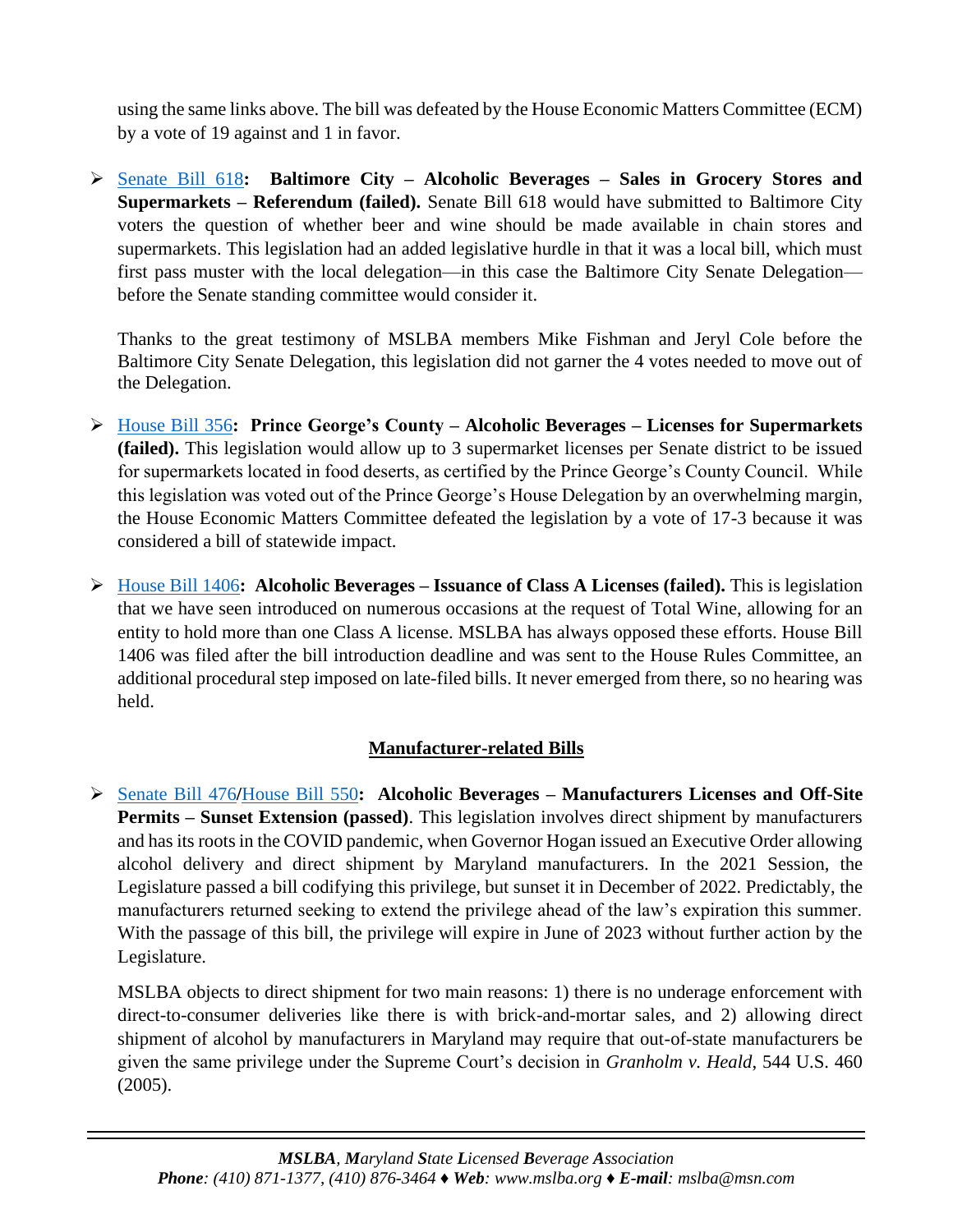➢ **Sales of Other Manufacturers' Products (failed).** We have seen a growing number of bills proposed in recent years giving manufacturers the right to sell on their own premises not just the products they manufacture, but the products of other manufacturers, too. This effort hit a crescendo this year, with five different bills proposed that contained this change. These bills are listed below.

In opposing these bills, MSLBA argued that manufacturers should not be bars under the three-tier system. Every year now for the better part of the last 15 years, the State's manufacturers have introduced bills that erode the three-tier system of alcohol distribution, under which manufacturers were prohibited from selling alcoholic beverages to customers at all. The erosion began with the offering of small samples of their own products on guided tours but continued with efforts to sell larger and larger amounts. These efforts were presented as a way for the manufacturers to better market their own products. But the biggest change came several years ago when brewers obtained authority from the Legislature to operate tap rooms. MSLBA resisted this change because we knew what the next step was – manufacturers selling not just their own products but all alcoholic beverages, just like a bar. These bills all represent the predicted next step. These efforts are no longer about marketing their own products, but about being a general retailer of all alcoholic beverages.

Thankfully, the House and Senate both appreciated the need to put a stop to this trend, and these bills were all killed. To view a good hearing discussion on this issue, click on the following link and go to the 00:43:30 mark:

[https://mgaleg.maryland.gov/mgawebsite/Committees/Media/false?cmte=ehe&clip=EHE\\_3\\_4\\_202](https://mgaleg.maryland.gov/mgawebsite/Committees/Media/false?cmte=ehe&clip=EHE_3_4_2022_meeting_1&ys=2022rs) [2\\_meeting\\_1&ys=2022rs](https://mgaleg.maryland.gov/mgawebsite/Committees/Media/false?cmte=ehe&clip=EHE_3_4_2022_meeting_1&ys=2022rs)

[House Bill 239:](https://mgaleg.maryland.gov/mgawebsite/Legislation/Details/hb0239) Montgomery County – Alcoholic Beverages – Class D Beer and Wine License – Farm Breweries and Limited Wineries [House Bill 281:](https://mgaleg.maryland.gov/mgawebsite/Legislation/Details/hb0281) Washington County – Alcoholic Beverages – Special Event Permits for Wineries – Sunset Repeal [House Bill 1123](https://mgaleg.maryland.gov/mgawebsite/Legislation/Details/hb1123)[/Senate Bill 351:](https://mgaleg.maryland.gov/mgawebsite/Legislation/Details/sb0351) Worcester County – Alcoholic Beverages – Class L License [Senate Bill 1000:](https://mgaleg.maryland.gov/mgawebsite/Legislation/Details/sb1000) Harford County – Alcoholic Beverages – Class L License

➢ [House Bill 867](https://mgaleg.maryland.gov/mgawebsite/Legislation/Details/hb0867)**: Alcohol Beverage Tax – Ready-to-Drink Cocktails (failed).** This legislation would have altered the excise tax rate assessed on "ready to drink" cocktails (RTDs). Manufacturers of RTDs that are distilled spirits based brought this legislation, arguing that their RTDs should be taxed the same as malt-based RTDs. Currently, the distilled spirits based RTDs are taxed higher than the malt-based, just like all other alcohol products follow that scale. Oddly, the new tax rate under the bill would have been the same rate currently applied to wine products (.40 cents per gallon).

While the legislation had the potential to impact which retailers could sell RTDs, since a beer and wine licensee is not technically permitted to sell distilled spirits based RTDs, the bill died of its own weight. But this issue is bound to come back, as the Distilled Spirits Council has a broader agenda at the national level of leveling all alcohol taxes.

#### **Lottery**